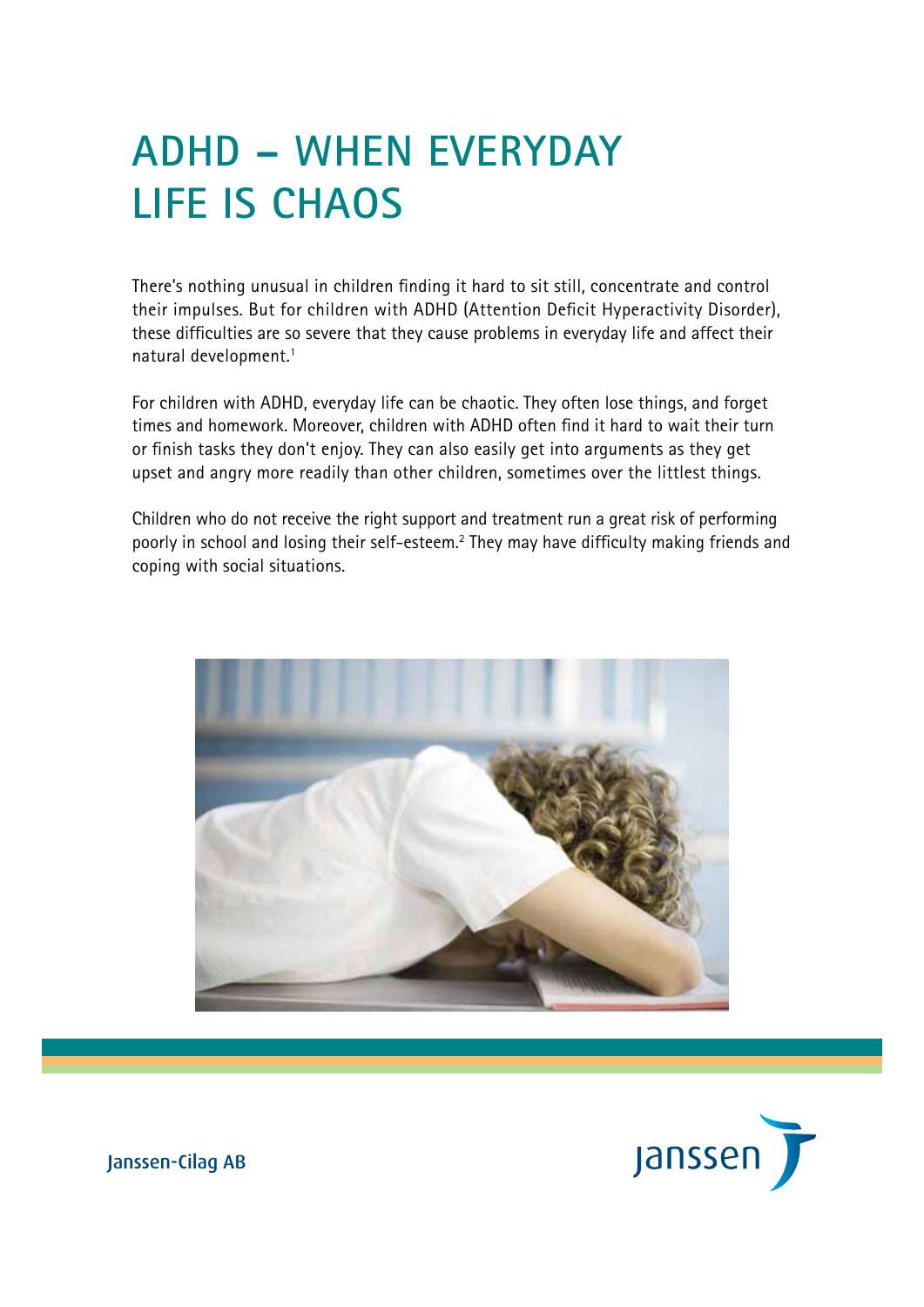#### **What is ADHD?**

ADHD stands for Attention Deficit Hyperactivity Disorder. ADHD is a well-documented and extensively studied disability that affects between 3% and 5% of children of school age.

The core symptoms of ADHD are:

- Attention deficiency
- Impulsivity
- Hyperactivity

In simple terms, children with ADHD have great difficulty maintaining their attention and controlling their impulses. In families where one of the parents has ADHD, there is a high risk that one of the children will suffer too. Today there is scientific evidence to suggest that ADHD is hereditary to some extent.<sup>1</sup>

#### **Symptom: Short attention span**

- **1.** Finds it hard to focus attention on a task
- 2. Often makes careless errors in schoolwork
- **3.** Appears not to be listening when directly spoken to
- **4.** Has difficulty following instructions and often fails in various tasks
- **5.** Finds it hard to organise tasks and activities
- **6.** Is unwilling to perform tasks that require mental endurance
- **7.** Is easily distracted by his or her surroundings
- **8.** Is often forgetful in day-to-day life
- **9.** Often loses things



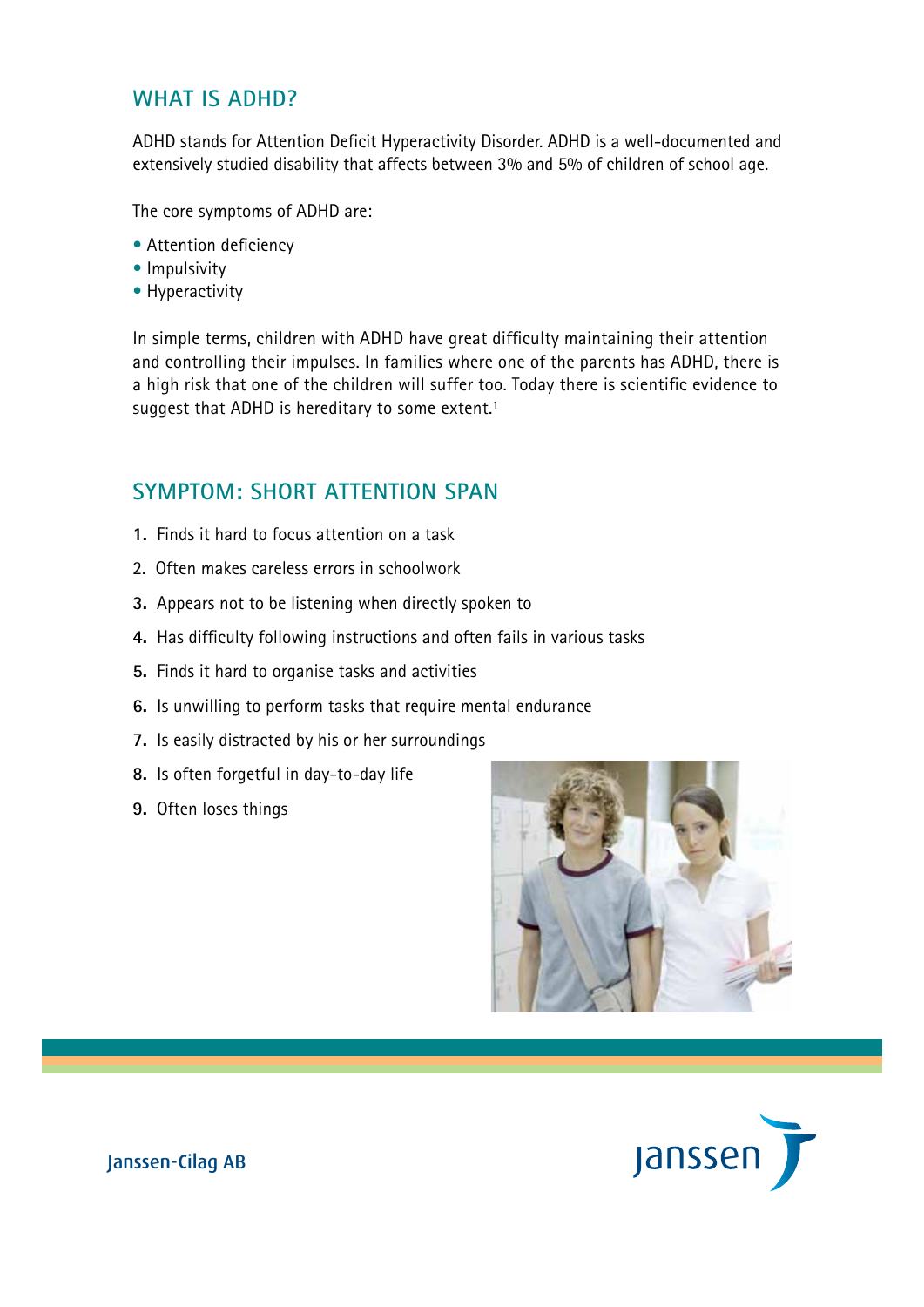### **Symptom: Hyperactivity**

- **1.** Often has difficulty keeping hands and feet still, or sitting still
- **2.** Often gets up in class or in other situations where he or she is expected to stay seated for a long time
- **3.** Often runs around, clambers and climbs more than what is considered appropriate for the situation. In adolescents and adults this may be limited to a subjective feeling of restlessness
- **4.** Often finds it hard to play or do leisure activities in a calm, tranquil way
- **5.** Often seems to be 'running about' or 'revved up'
- **6.** Often talks excessively

#### **Symptom: Impulsivity**

- **1.** Often blurts out answers to questions before the person has finished asking
- **2.** Often has difficulty waiting his/her turn
- **3.** Often interrupts or intrudes on others (e.g. barging in on other people's conversations or games)

### **How does ADHD affect the family?**

Living with ADHD is primarily a strain for the child or adolescent themselves. However, being the parent of a child with ADHD can also be hard and demanding.

The problems are particularly noticeable in demand situations. Many children with ADHD react quickly with strong emotions, which may mean they answer with anger and protestation as they find the demands frustrating. Even minor things can lead to outbursts and emotionally charged scenes.

It is important for parents to understand how their child functions, so they don't control their child's behaviour with prohibition, negative comments and threats of punishment.

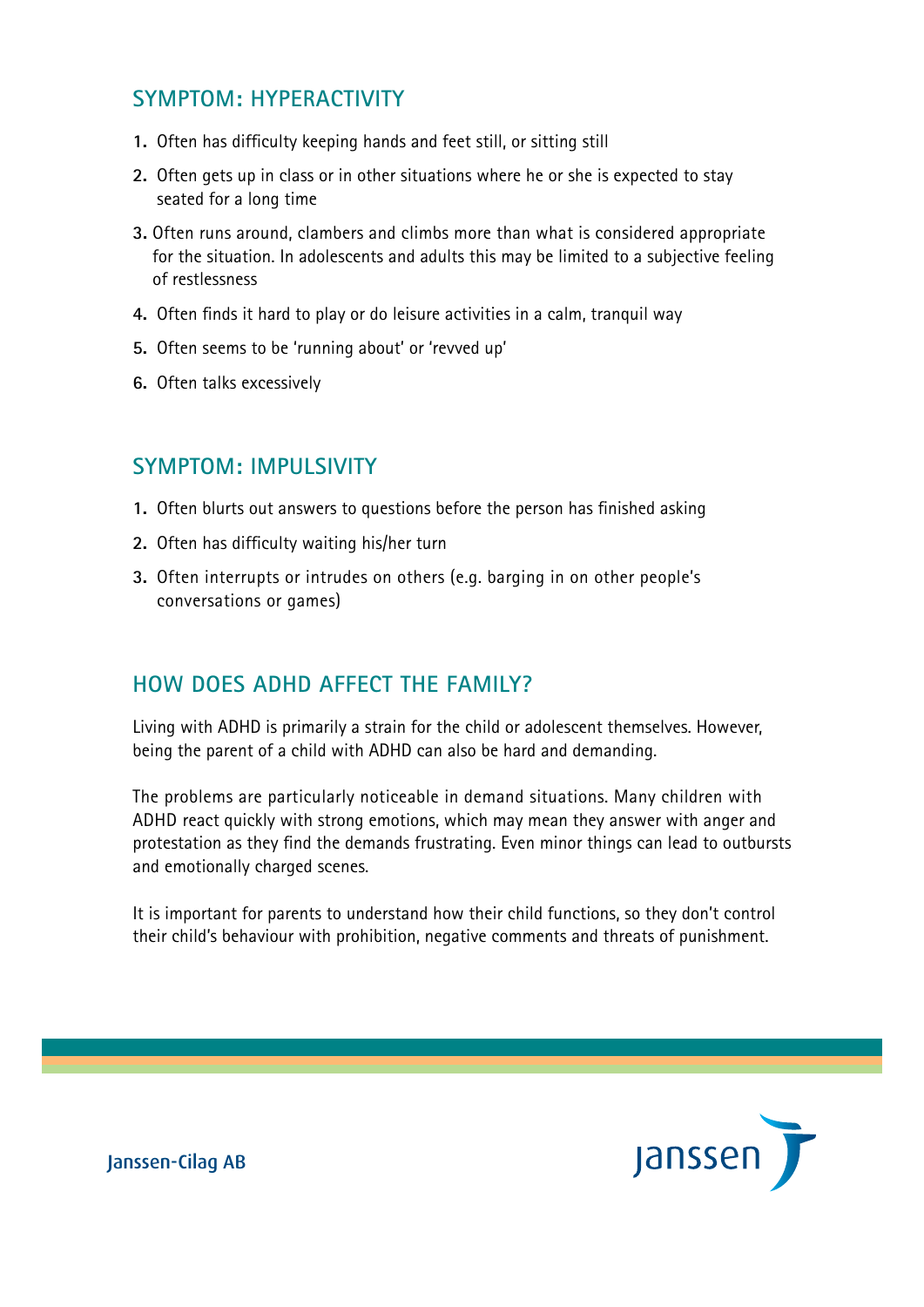Without an understanding of how a child with these difficulties can affect their surroundings, there is a risk that the parents are blamed for causing the observed problems.

Being the sibling of a child with ADHD can also be difficult and demanding. Quite often the siblings without ADHD may have less space in the family than they need, which may lead to conflict situations.

#### **What can I do as a parent?**

If you are a concerned parent, you can turn to a paediatrician, a school teacher or a child and youth psychiatry clinic. It is important for the evaluation team to have as much information as possible about the child's functioning at school, with friends and at home. It is therefore a good idea to talk to the school or pre-school to find out how the child functions in that environment.

### **What does the healthcare system do?**

There is no simple test for indicating ADHD. Diagnosis calls for far-reaching evaluation, partly including in-depth interviews with the child's parents and sometimes also with the child him or herself. Information will also be gathered from school or pre-school staff, as it is important to assess how the child functions in different environments. Diagnosis may also involve psychological testing and medical examinations.2

The overall evaluation is a team process mainly involving a doctor, a psychologist and an educationalist.